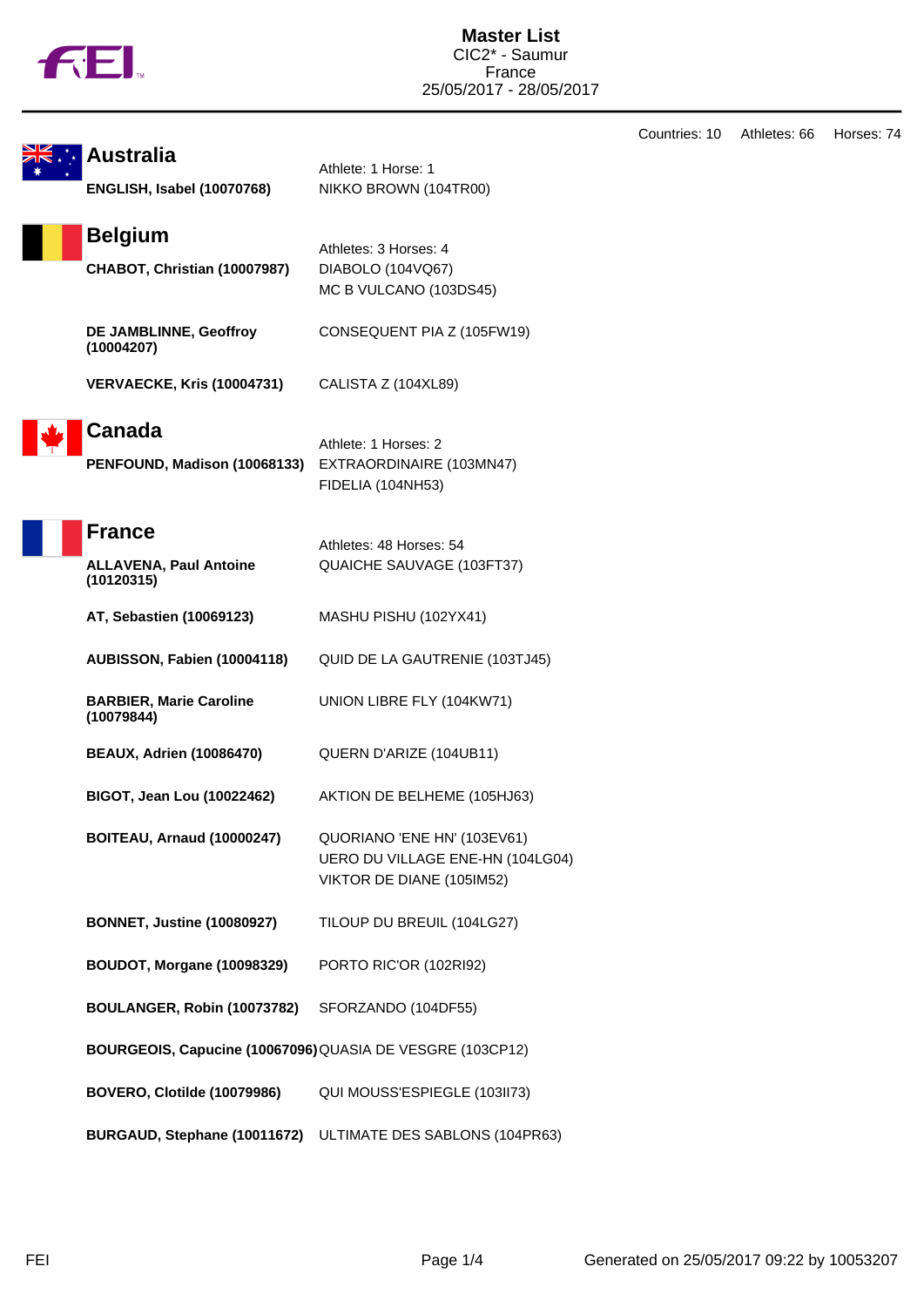

## **Master List** CIC2\* - Saumur France 25/05/2017 - 28/05/2017

| <b>CHAURY SAINTEMARIE, Marie</b><br>Gaelle (10058510) | SAPHIR DU BISSON (104KT02)                                                         |
|-------------------------------------------------------|------------------------------------------------------------------------------------|
| CHAUVET, Edouard (10028308)                           | VESUBIO (104TX56)                                                                  |
| <b>COUTTE, Axel (10109208)</b>                        | VOUVRAY DE FAY (105EF58)                                                           |
| <b>CRUSE, Mathilde (10088626)</b>                     | FIRST FLIGHT ALLIANCE (103RX83)                                                    |
| DE BASTARD, Pierre (10000246)                         | UTAH DE MONTPLAISIR (104NB93)                                                      |
| <b>FELGINES, Hugo (10126679)</b>                      | URANIE LA TREICHE (104XL86)                                                        |
| GANNEVAL, Florian (10089849)                          | ROOTS DU BAGNAS (103RV11)<br>TOUAREG DE QUEYZANS (104DM02)                         |
| <b>GATIEN, Paul (10028584)</b>                        | VERY GOOD BY (105FV23)                                                             |
| <b>GOURY, Alexis (10109348)</b>                       | UNESCO DE TAEL (104KL76)<br>VADIM DE SAVIGNY (105IJ17)<br>VIDOCQ DE TAEL (104WM64) |
| HILLEREAU, Orlane (10010435)                          | VAIR MAIL DE GLAIN (105CJ00)                                                       |
| IVARS, Zoe (10115235)                                 | QUATAPOUF (103BB94)                                                                |
| LANDOIS, Stephane (10036764)                          | RIVER EMERY (103HJ99)                                                              |
| (10008022)                                            | LE GRIX DE LA SALLE CN, Pierre SPYDER DE LA COUPE MILI (103TA64)                   |
| LEMAIRE, Alexis (10007986)                            | TAMTAM DODVILLE (104BM29)                                                          |
| LEMOINE, Mathieu (10004969)                           | ROSCANVEL CHAMPEIX (103HY40)<br>TZINGA D'AUZAY (104CS60)                           |
| <b>LEROY, Pascal (10005167)</b>                       | <b>UN ROI D'ES (104LO55)</b>                                                       |
| LIVIO, Maxime (10011305)                              | VEGAS DES BOURSONS (105CB38)                                                       |
| LOISEAU, Clara (10023066)                             | VOLNAY DE LA TRIBALLE (104WL87)                                                    |
| LORTHOLARY, Fleur (10033211)                          | URIANE DES GREZILS (104UG79)                                                       |
| MASSIE, Benjamin (10044029)                           | VIF ARGENT DE BOUSSAC (105HC07)                                                    |
| MUGNIER, Claire (10058574)                            | NIAOULI DE GOLAINE (FRA45113)                                                      |
| <b>OURIET, Yves (10038604)</b>                        | RIVIERE DE L'UNIVERS (103IO82)                                                     |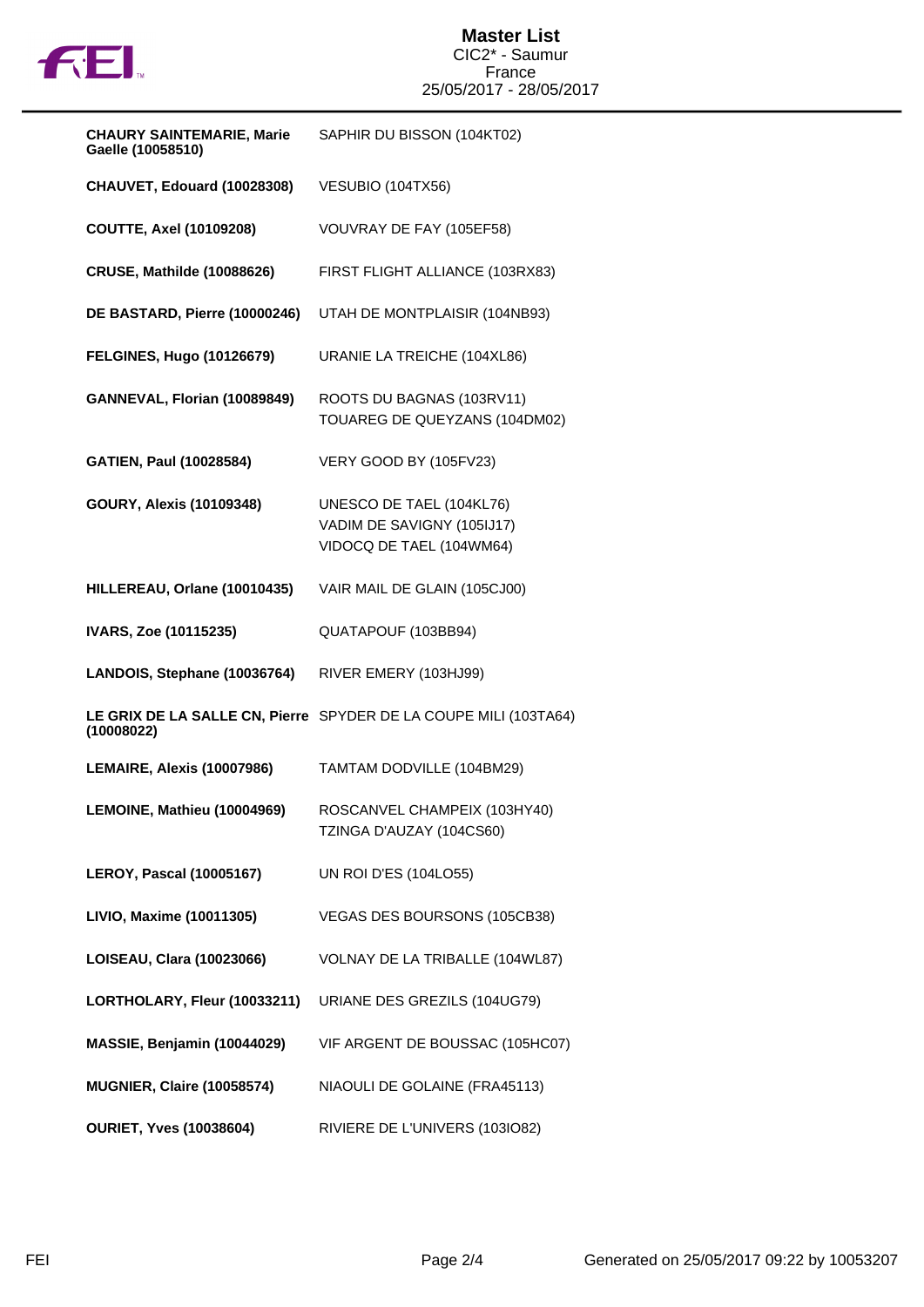

## **Master List** CIC2\* - Saumur France 25/05/2017 - 28/05/2017

| <b>PIEJOS, Thomas (10084263)</b>                                        | REBELLE DE NEUVILLE (105NN87)                         |  |  |
|-------------------------------------------------------------------------|-------------------------------------------------------|--|--|
| <b>PROVASI, Ugo (10011304)</b>                                          | ANOTHER QUEST (105JA57)                               |  |  |
| <b>RETAIL, Lionel (10004800)</b>                                        | ROSE DES ORES (104VY31)                               |  |  |
| <b>ROBICHON, Simon (10111379)</b>                                       | LA TRAVATIA Z (104TM36)                               |  |  |
| ROSSEZ, Jeanne (10096497)                                               | UNPLUGGED (104KR32)                                   |  |  |
| SAINTEMARIE, Fabrice (10070530) ABSINTHE DU LOIR (105HC56)              |                                                       |  |  |
| <b>TEULERE, Jean (10000176)</b>                                         | VOILA D'AUZAY (104UD85)                               |  |  |
| TOUZAINT, Nicolas (10005109)                                            | EBOLI (104ZT17)                                       |  |  |
| <b>VANEL, Maia (10107160)</b>                                           | NOUTLAW GABIN (FRA47333)                              |  |  |
| <b>VANLANDEGHEM, Matthieu</b><br>(10004980)                             | SAFRAN DU CHANOIS ENE HN (103TC03)                    |  |  |
| <b>VINNAC, Aurelie (10083215)</b>                                       | QUANJI DE PETRA (103ZI54)                             |  |  |
| <b>WEINGAERTNER, Clementine</b><br>(10106520)                           | SOFT DU DURZON (104IC89)                              |  |  |
| <b>WERTHMANN, Stephanie</b><br>(10035201)                               | FARAH DIBAH SV (105IL90)                              |  |  |
| Germany<br>FÜLLGRAEBE, Faye (10017307)                                  | Athlete: 1 Horse: 1<br>QUEBEC 48 (104EI08)            |  |  |
| <b>SIZ</b> Great Britain<br><b>JACKSON-GRIFFIN, Polly</b><br>(10000181) | Athletes: 2 Horses: 2<br>MONARTS MATISSE (104UC57)    |  |  |
| WHITTINGTON, Francis (10004160) EXELLENT R (105GT09)                    |                                                       |  |  |
| <b>Italy</b><br>CALAFIORE, Anita (10007128)                             | Athlete: 1 Horse: 1<br>GARGANTUA (104JP02)            |  |  |
| <b>South Africa</b><br><b>SCOTT, Victoria (10031482)</b>                | Athlete: 1 Horse: 1<br>VALTHO DES PEUPLIERS (104AD49) |  |  |
| <b>Spain</b>                                                            |                                                       |  |  |

高

**BOTIN, Marta (10000501)** ICE BOY (105FQ03)

Athletes: 6 Horses: 6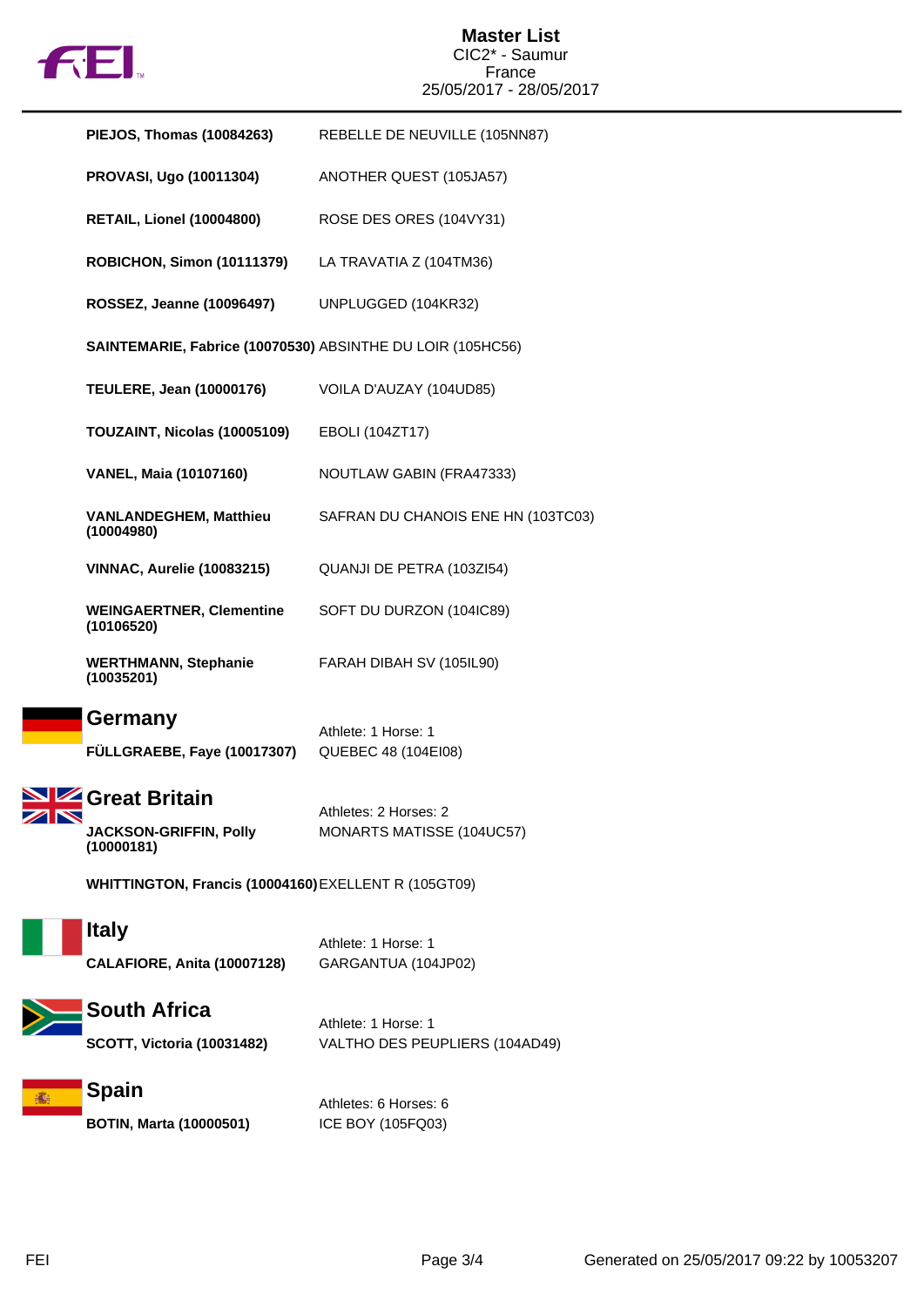

 $\left| \cdot \right|$ 

| <b>CORSINI FUHRMANN, Sofia</b> | CARON Z (103TK26) |
|--------------------------------|-------------------|
| (10012254)                     |                   |

**GARCÍA VIDAL, Blanca (10133694)** STAFF DES CHAMPS (103SO10)

| NIETO-ALISEDA, Andrea<br>(10115028)                    | SYLESIA (104QH71)                                   |
|--------------------------------------------------------|-----------------------------------------------------|
| <b>SENRA CHOVER, Manuel</b><br>(10004881)              | CRUISING (103MI82)                                  |
| VIA - DUFRESNE, Eduardo<br>(10004034)                  | POSITIVE IMPACT (105KK15)                           |
| <b>Switzerland</b><br><b>GUYOT, Camille (10029190)</b> | Athletes: 2 Horses: 2<br>ULSAN DE LACOREE (104RD98) |
| <b>VOGG, Felix (10010431)</b>                          | COLERO (104WN06)                                    |